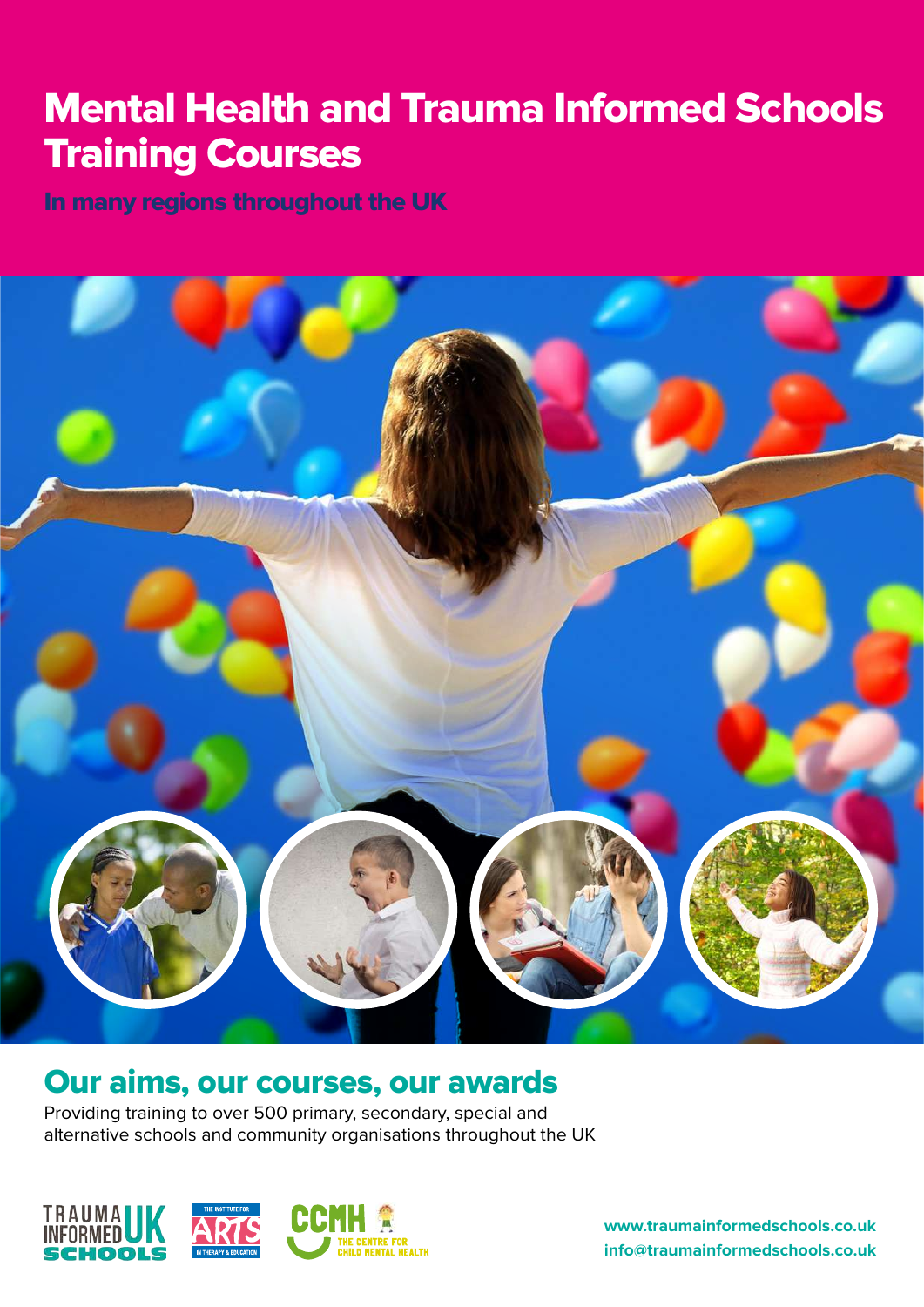# **The sixteen aims and objectives of Trauma Informed Schools UK**



**1 based trauma and mental health Our aim is to address the mental health crisis affecting children and young people in the UK, through providing training in evidencepractices in schools and community organisations.** We focus on prevention as well as intervention: we aim to support schools to help children and teenagers in such a way that stress/distress does not develop into a mental health problem, learning difficulty or challenging behaviour. Our evidence base of over 1000 research studies (neuroscience, psychology, education, medicine) informs us in this task.

**2 2 2 2 With over 1 million children** in the UK with mental health problems, counsellors going into schools to see a few children each week will never be **in the UK with mental health problems, counsellors going into schools to see a few enough to address the enormous unmet need. Our aim therefore is to train all school staff to be emotionally available in the ways they relate to children and young people.** Children spend 190 days a year at school, so we believe that schools are very well placed to pick up the baton in actively supporting child and adolescent mental health.

**3 We aim to train key staff to be able to deliver interventions specifically designed to support children and young people suffering from mild to moderate able to deliver interventions specifically designed to support children and young mental health problems. Because of our experience in providing mental health training in over 500 primary, secondary, special and alternative schools and community organisations, we entirely endorse the research findings of the Government Green Paper, 'Transforming Children and Young People's Mental Health Provision' (December 2017), which states:** *There is evidence that* 

*appropriately-trained and supported staff such as teachers, school nurses, counsellors, and teaching assistants can achieve results comparable to those achieved by trained therapists in delivering a number of interventions addressing mild to moderate mental health problems (such as anxiety, conduct disorder, substance use disorders and post-traumatic stress disorder).*



**4 Dur trainings are ACE (adverse childhood experiences)**<br> **44 Informed.** Major public health studies (e.g. Felitti and Anda 2010)<br>
replicated around the world have found **childhood experiences) informed.** Major public health replicated around the world, have found that when children have suffered several traumatic life experiences, there is a high risk of them developing mental health problems, behaviour problems, learning difficulties, and/or being given a psychiatric misdiagnosis (ADHD, ASD in particular). That said, a wide range of research studies show that 'social buffering' provided by emotionally available adults, can interrupt

this trajectory. Our training courses aim to optimise the role of these emotionally available adults. We train staff to be able to 'protect, relate, regulate and reflect', in ways that help children make sense of what has happened in their lives and so supporting their mental health and quality of life.

**19 We are not training school staff and child professional to be quasi-psychotherapis rather, we aim to replicate parenting practices including listening staff and child professionals to be quasi-psychotherapists, rather, we aim to replicate best parenting practices** including listening, understanding, showing curiosity about the

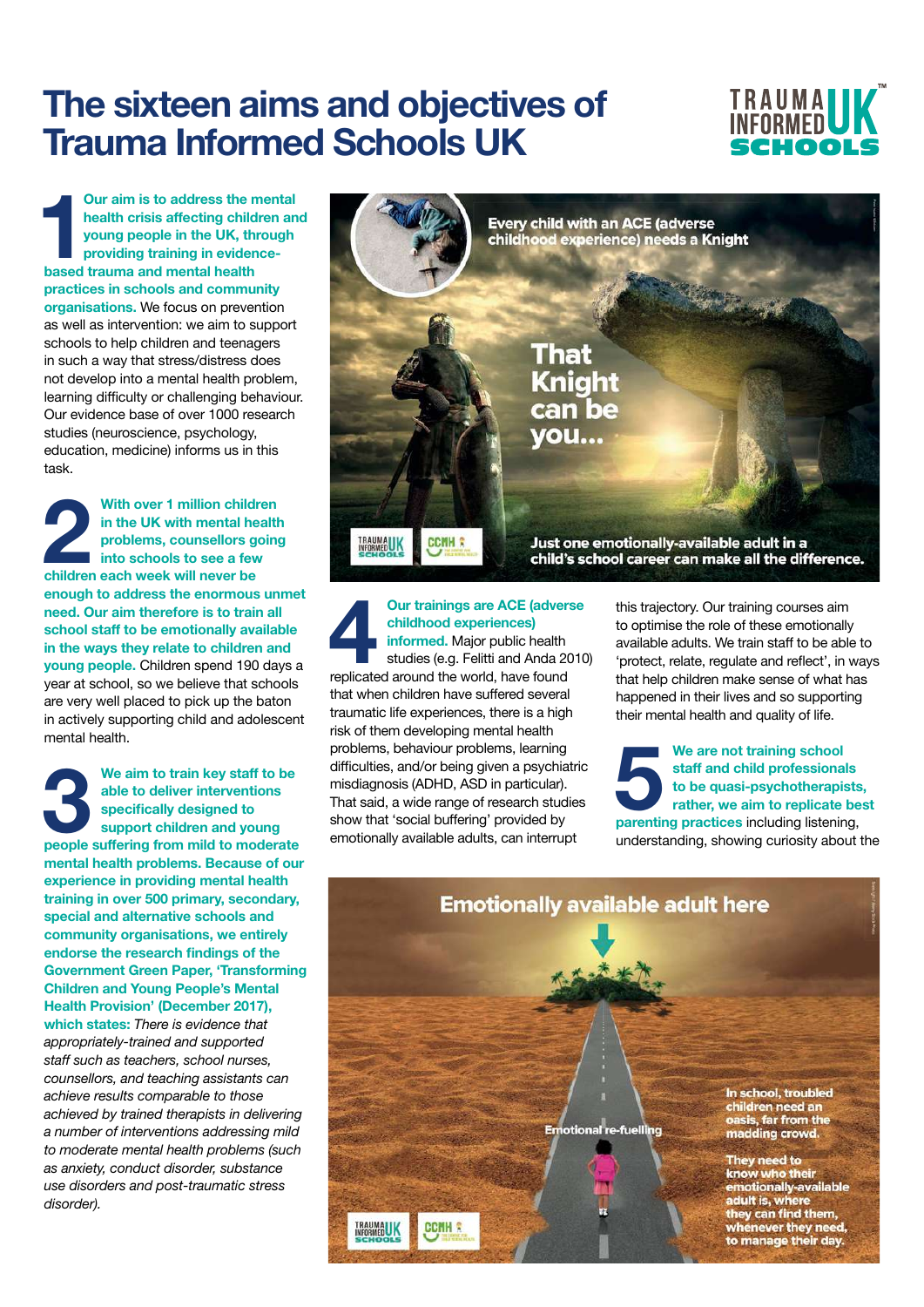meaning the child has given to a particular life event, emotion coaching, and use of appropriate words to convey empathy. All these ways of relating to children have been shown to be protective factors against mental ill-health, challenging behaviour and learning problems.

**6 Our aim is to ensure that schools support children**<br>**16 Young people when they to talk about mental healt**<br>**16 ISSUES and painful life experiences schools support children and young people when they need to talk about mental health issues and painful life experiences: ensuring they know exactly when and where to find the emotionally available adults in their setting.** The 'Make it Count' campaign (Mental Health Foundation, October 2018) found that nearly half a million children in the UK said they had no-one to speak to at school when they were experiencing feelings of sadness or worry. As a result, many said they had sleep difficulties, tended to fight, struggled with homework and/or withdrew socially. Our aim is to change this.

**Aim 7 is to train staff in**<br> **marrative competence', so that**<br> **mental health issue or painful life event,**<br> **mental health issue or painful life event, 'narrative competence', so that when a child or young person approaches them about a they know how to respond, or, aware of limits of competence, know when to refer on.** Research findings show that two out of three teachers worry that if they have a conversation with a teenager who self-harms, they will make matters worse for that teenager (Talking Self Harm Report, 2015). This common feeling of 'narrative incompetence' in school staff leaves far too many children and young people seeking alternative sources of help, e.g. internet sites which tell them to



'cut deeper' or simply 'end it now'. So we train staff in providing accurate empathic responses and 'finding the words to say it'. The provision of creative media and resources support these vital, often lifechanging conversations.

**8 8 We train adults to run 'specific focus' mental health groups for children and young people (e.g. groups for young carers, for those who suffer from anxiety or focus' mental health groups for children and young people (e.g. groups for young carers, for those who suffer from anxiety or who have suffered a loss, for those who have experienced parental separation or divorce).** Children's mental health is often compromised because they feel so alone in what they are going through in their lives. So these very safe, and often deeply moving groups, offer children and young people the opportunity to meet



others who are going through what they are going through. With confidentiality in place, children sign up to attend with their privacy ensured.

**9 Professor Tamsin Ford states**<br>
that 'schools are our default<br>
line service in relation to mental<br>
health' (2018). In light of this,<br>
our aim is to train school staff to be able **that 'schools are our default line service in relation to mental health' (2018). In light of this, to catch the vulnerable children in our schools as they are 'falling' not after they have fallen.** This means that we train key adults in schools in how to help children and young people to make sense of what has happened to them, rather than waiting until the pain of unaddressed trauma has transformed into depression and/or anxiety, suicidal ideation, learning difficulties or challenging behaviour. Central to our evidence base is the finding that 97% of children with no trauma have no learning difficulties (Burke-Harris et al. 2015).

**10 Our aim is to ensure that schools become places of healing for troubled children.**<br>Instead of isolating excluding and **schools become places of healing for troubled children.** 

Instead of isolating, excluding and punishing troubled children (many of whom have a high ACE score or a psychiatric diagnosis), our trainings support schools to offer interventions which address underlying unmet psychological needs, e.g. for emotional regulation, for 'narrative medicine', for a shift in the sensory environment, all the while ensuring that we don't place children in situations that will trigger primitive impulses of fight/flight/ freeze. We support school staff to assess and address the underlying causes of challenging behaviour – rather than simply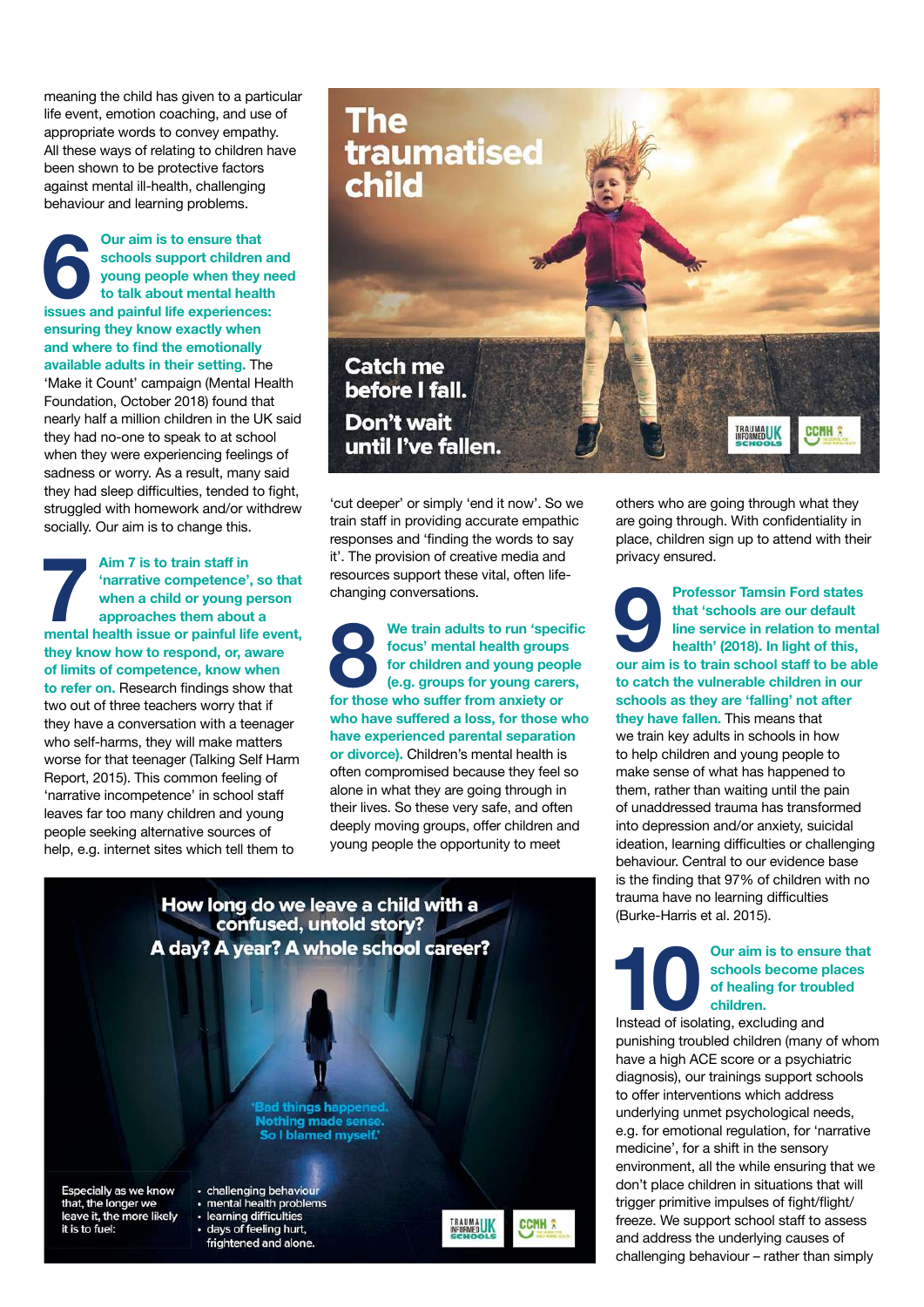addressing the behaviour itself (the latter being far more time-costly and stressful for staff than the former).

**11** Our interventions are based on research studies which show that teacher-<br>
pupil bonding, increases<br>
academic achievement and dramatically **based on research studies which show that teacherpupil bonding, increases improves behaviour. This entails ensuring that all children feel known and valued on a personal level by at least one named member of staff, who knows what really matters to the child: their passions, their joys and if they want to talk about it, their pain.** Our whole school approach offers a wealth of interventions for meaningful connection between adult and child. We provide written 'Relationship policies' for school staff: how to relate to children in ways that promote their best mental health.

**12 12 12 ending that from infant to age 18, every child has the right to learn in an enriching environment, one which stimulates infant to age 18, every child has the right to learn in an enriching their senses and imagination, and soothes and calms when needed.** Scientific evidence shows that sensory rich environments impact positively on developing brains, enhance creativity and improve learning at any age: the provision of carefully chosen colour schemes, an array of lovely fabrics, sensory media, plants, water areas and regular time spent with nature and animals. Research also shows that the provision of sensory breaks in the classroom at all ages, will impact positively on mental health, learning and creativity. So our Aim 12 is to support schools to provide enriched environments and imaginative interventions designed to compete with the addictive allure of the 2D world of technology. This is underpinned by research showing that co-operative creative venture lights up the brain with the intense pleasure associated with recreational drugs and calms and focuses troubled minds as effectively as drugs given for ADHD.



## **13 Dur aim is for schools to become enriched environments for staff too, with active support for their emotional wellbeing. We are to become enriched environments for staff too, with active support**

acutely aware of poor staff retention in many schools, and the deteriorating mental health in teachers as the result of overwork, stressful school environments and working in competitive, test-driven cultures of fear and judgement. Our training therefore treats the emotional wellbeing, valuing and stress regulation of staff and Senior Leads as a priority. Additionally, we believe that if schools are to become mentally healthy places for all, the value of wellbeing has to start at the very top, with organisations including DFE, Ofsted and the Regional Schools Commissioners, balancing the scales between outcomes (test scores) and emotional wellbeing. We are working to ensure that there is national recognition of the importance of monitoring wellbeing in schools and that Governing Bodies, Trust Boards and Directors make staff as well as pupil wellbeing a key performance indicator for our schools.

**144 Duraim is for schools to truly be places of learning where self-awareness and informed insight empowers staff to engage with to truly be places of learning where selfawareness and informed positive strategies and self-care, within a nurturing community.** In developing a well-informed, psychologically and self-aware staff, schools can provide truly positive role models for children, with staff being more than able to build positive relationships with the pupils in their care.

## **15** is to support schools to provide<br>
Psycho-Education and Child Rights Education<br>
We take findings from psychological, **schools to provide Psycho-Education and Child Rights Education.**

medical and neuroscientific research in order to fully inform children and young people about what they need to know in order to live life well – in the classroom and beyond. Research findings show that feelings of hopelessness and powerlessness are hugely detrimental to long-term mental and physical health, hence the need for Child Rights Education to ensure children and young people feel empowered to take control of their lives in the face of threat, danger and abuse, and know that they have a voice which should be heard.

**16 Duraim is to transform mentally unwell cultures (children and adults living in fear of being shamed, feeling unknown, unbelonging, mentally unwell cultures (children and adults living in fear of being not valued) to become mentally healthy** 

**cultures.** Our interventions come from evidence-based research on what makes any culture (family/community/ organisation) mentally healthy and what makes it mentally unhealthy. So we work with schools and organisations to implement all the key factors of mentally healthy cultures. For all involved, these include an absence of feelings of threat and danger, a very tangible sense of belonging, an enduring felt sense of psychological safety, meaningful connections, feeling seen and valued, frequent shared laughter.

#### **References**

Bellis, M., Hardcastle, K., Ford, K., Hughes, K., Ashton, K., Quigg, Z. and Butler, N. (2017). Does continuous trusted adult support in childhood impart life-course resilience against adverse childhood experiences - a retrospective study on adult health-harming behaviours and mental wellbeing. *BMC Psychiatry*, 17(1).

Bosma, H., Marmot, M., Hemingway, H., Nicholson, A., Brunner, E. and Stansfeld, S. (1997). Low job control and risk of coronary heart disease in whitehall ii (prospective cohort) study. *BMJ*, 314(7080), pp.558-558.

Brown, D., Anda, R., Tiemeier, H., Felitti, V., Edwards, V., Croft, J. and Giles, W. (2009). Adverse Childhood Experiences and the Risk of Premature Mortality. *American Journal of Preventive Medicine*, 37(5), pp.389-396.

Burke Harris, N. (2015). *2015 Summit: Adverse Childhood* 

*Experiences and Toxic Stress: A Public Health Crisis.* [video] Available at: https://www.youtube.com/ watch?v=Wbn9YiSrh9U

Dube, S., Felitti, V., Dong, M., Giles, W. and Anda, R. (2003). The impact of adverse childhood experiences on health problems: evidence from four birth cohorts dating back to 1900. *Preventive Medicine*, 37(3), pp.268-277.

Felitti, V. and Anda, R. (2010). The Relationship of Adverse Childhood Experiences to Adult Health, Wellbeing, Social Function, and Healthcare. In: R. Lanius, E. Vermetten and C. Pain, ed., *The Impact of Early Life Trauma on Health and Disease: The Hidden Epidemic*. New York: Cambridge University Press, pp.245-258.

Ford, T. (2019). *Does mental health awareness do more*  harm than good? A response from Prof Tamsin Ford to The *Spectator - ACAMH.* [online] ACAMH. Available at: https:// www.acamh.org/blog/mental-health-awareness-harm-good/

Johnstone, L. & Boyle, M. with Cromby, J., Dillon, J., Harper, D., Kinderman, P., Longden, E., Pilgrim, D. & Read, J. (2018). The Power Threat Meaning Framework: Towards the identification of patterns in emotional distress, unusual experiences and troubled or troubling behaviour, as an alternative to functional psychiatric diagnosis. Leicester: British Psychological Society.

McCormick, M., O'Connor, E., Cappella, E. and McClowry, S. (2013). Teacher–child relationships and academic achievement: A multilevel propensity score model approach. *Journal of School Psychology*, 51(5), pp.611-624.

Orbach, S. (2019). In: *From Loving in Pain to Loving in Peace: Interventions for Attachment Disorders.* The Centre for Child Mental Health, London.

Young Minds (2012). *Talking self-harm.* [online] London: Cello. Available at: https://cellohealthplc.com/pdfs/talking\_self\_ harm.pdf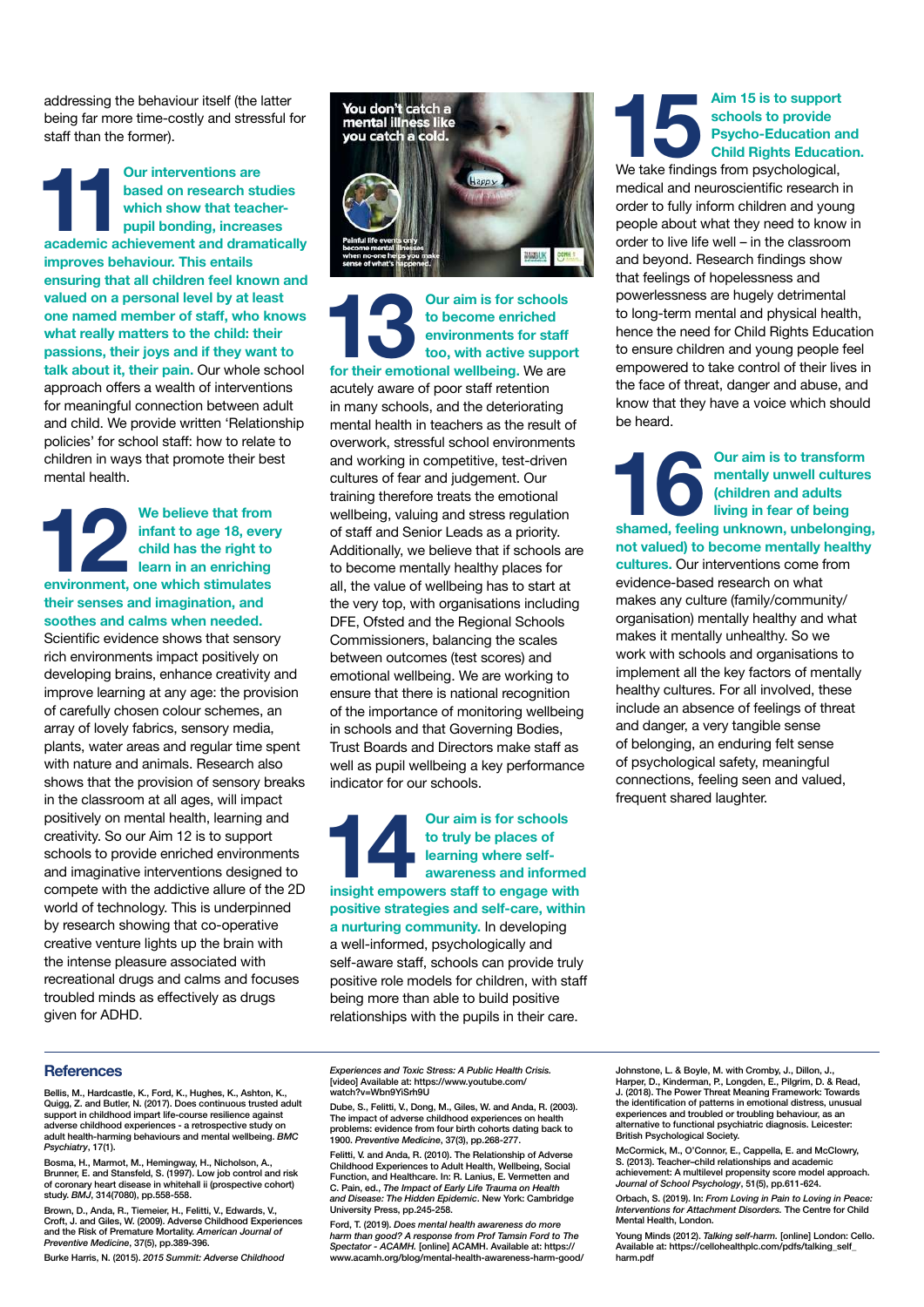# **Our training courses**

**Diploma in Trauma and Mental Health Informed Schools and Communities (Practitioner Status)**

#### *12-day University of East London validated course or 10-day course validated by The Institute for Arts in Therapy & Education Level 5.*

#### **About this training**

Through this ACE (adverse childhood experience) informed course, we aim to empower and inspire staff in your organisation with key psychological knowledge, techniques and interventions to support children and young people's mental health and learning, whilst being proactive in systemic shift to a mentally healthy culture for all (staff as well as students). The course is based on over 1000 peer reviewed psychological, medical and neuroscientific research studies, and a wealth of practical experience in schools and other settings. The course provides delegates with key insights and skills to be able to identify, reflect on and help change behaviour, mind-sets and life narratives for children and young people suffering from mild to moderate mental health issues. Delegates are empowered to become 'emotionally available adults' in the school, proven through social buffering, to interrupt the trajectory from childhood adversity and disadvantage to physical, mental and societal ill-health. The course covers a wealth of deeply moving and creative interventions for emotional regulation and relational change enabling vulnerable children to trust, feel valued, and make sense of what has happened in their lives.

#### **Whole Staff Training in Trauma and Mental Health Informed Schools**

#### *3 or 6 hours*

#### **About this training**

TISUK's whole staff training empowers staff by delivering evidence-based information drawn from neuroscience, psychology and medicine regarding the main causes of mental ill-health, challenging behaviour and emotional blocks to learning. Delegates will then learn about recovery through our model called Protect, Relate, Regulate, Reflect. Evidence based theories of change will be explored, practically applied through a wealth of tools, techniques

and interventions which can be easily implemented in your school or organisation (all time and money saving). Understand how to positively impact your whole school culture to become mentally healthy for all.

#### **Senior Leads Training**

#### *2 days*

#### **About this training**

Inspire change and gain the knowledge and understanding of how to lead and fully implement a trauma and mental health informed approach in your school or organisation.

## **Certificate in the Art and Science of Therapeutic Conversation with Children and Young People**

#### *5 days*

For delegates who have already been trained in emotional wellbeing for children (attended a course of at least 6 days, involving work based learning and an assessment process). Application only. Please write to info@ traumainformedschools.co.uk for an application form

#### **About this training**

Delegates will learn key conversational skills on how to respond when children approach them for help with a mental health issue or distressing life event. We entirely endorse the research findings of the Government Green Paper, 'Transforming Children and Young People's Mental Health Provision' (December 2017), which states: *There is evidence that appropriately-trained and supported staff such as teachers, school nurses, counsellors, and teaching assistants can achieve results comparable to those achieved by trained therapists in delivering a number of interventions addressing mild to moderate mental health problems (such as anxiety, conduct disorder, substance use disorders and post-traumatic stress disorder)*. Yet the 'Make it Count' campaign (Mental Health Foundation, October 2018) found that nearly half a million children in the UK said they had no-one to speak to at school when they were experiencing feelings of sadness or worry. Additionally, two out of three teachers worry that if they have a conversation with a teenager who self-harms, they will make matters worse

(Talking Self Harm Report, 2015). Our aim is to change all this. So this course will empower practitioners in knowing how to make accurate empathic responses, in 'finding the words to say it' and in helping children and young people make sense of what's happened in their lives. The provision of creative media and resources support these vital, often life-changing conversations.

## **Diploma in Counselling Teenagers (age 12–25)**

*25 days over weekend and school holiday days only (after attending the Diploma course in Trauma and Mental Health Informed Schools and Communities, which forms Module One of this training).*

After successful completion of this course delegates are eligible to apply for nationally recognised registration as a Counsellor with Teenagers.

#### **About this training**

This deeply moving course comprises a wealth of age appropriate therapeutic interventions, work based learning, supervision and clinical skills practice. The course will also equip delegates with evidence based psycho-education, namely all the vital knowledge needed to help teenagers make informed decisions about key aspects of their lives e.g. relationships with peers, partners and parents, gender and sexuality, anxiety, depression, peer pressure, use of social media, drugs, alcohol, self-harm, the skill of happiness and what to do with their life. The course will also train delegates to be able to run specific focus mental health groups in a safe highly structured way. For many teenagers their mental health is compromised because they feel so alone. So these groups offer teenagers the opportunity to meet others who are going through what they are going through. Specific focuses include: 'The pain of being dumped', 'Living with regret and how to resolve', 'Being a young carer', 'Experiencing parental separation/divorce/ domestic violence', 'Having a parent in prison', 'Experiencing sibling abuse'. Our Placement Officer will find you a placement in an area of your choice or look to approve your own choice of placement.